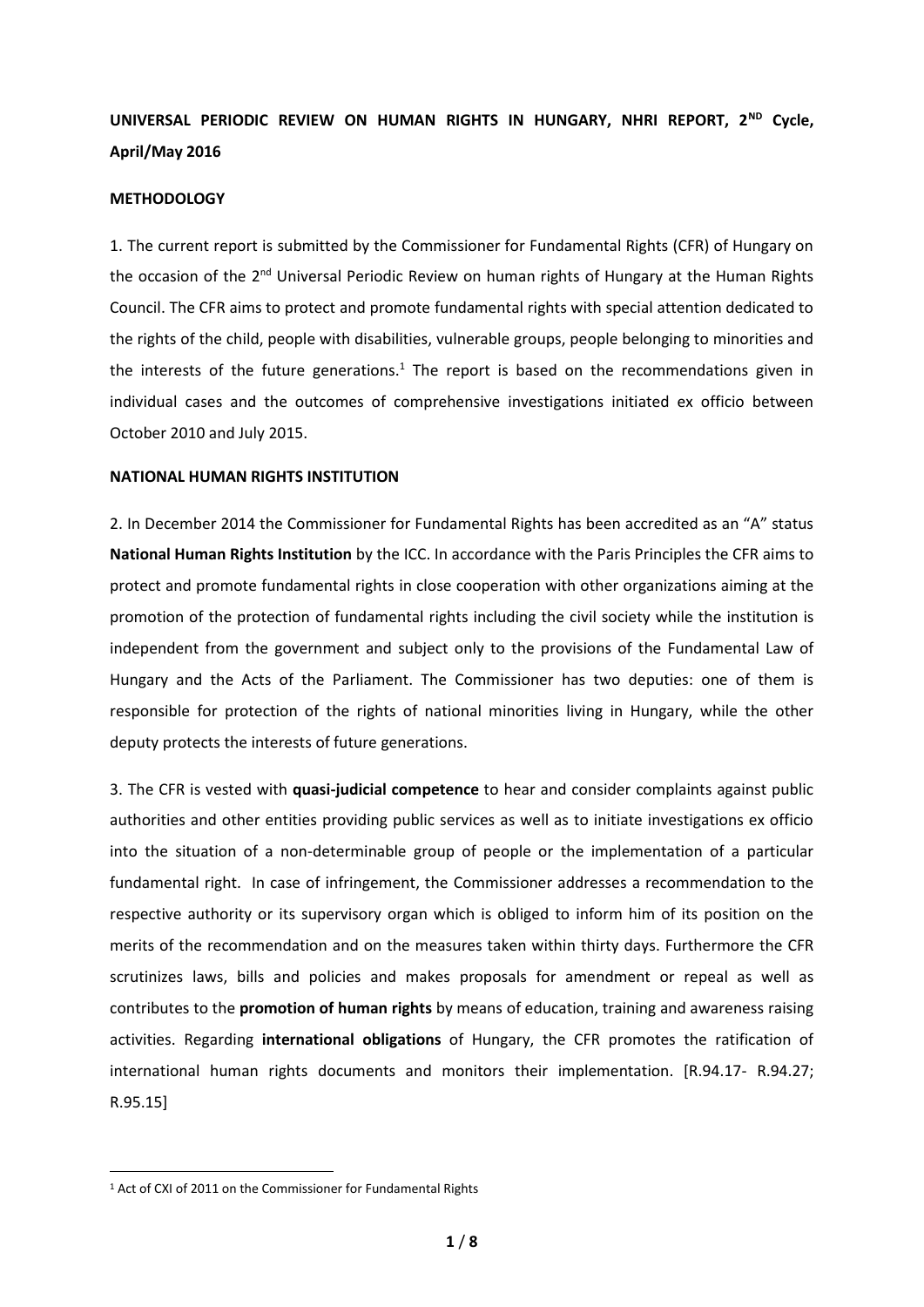4. The **National Preventive Mechanism** (NPM) under the UN OP-CAT was established as a separate department within the Office of CFR in 2014 and started to operate on 1st January 2015.<sup>2</sup> In accordance with the Paris Principles, a Civil Consultative Body (CCB) was set up with the participation of 8 NGOs chosen through open calls; the members are inter alia entitled to recommend visits to places of detention and external experts to participate in visiting delegations. So far the NPM has carried out 11 visits of which results will be briefly summarized as well. The major challenge of the NPM's work is the lack of adequate funding. [R.94.1-R.94.5; R.94.80; R.94.88; R.95.1]

5. The **Independent Monitoring Mechanism** (IMM) under the UN CRPD was designated to the National Disability Council (NDC) which fails to comply with the Paris Principles for several reasons.<sup>3</sup> The NDC is the advisory body of the government and headed by minister in office responsible for promotion of equal opportunities however it works with the participation of NGOs. The Committee on the Rights of People with Disabilities in its concluding observations called upon Hungary to set up an IMM in accordance with the Paris Principles as well, of which at the moment in Hungary only the CFR complies with.<sup>4</sup> [R.94.59]

#### **RIGHTS OF THE CHILD**

6. **The operation of the child protection system** was matter of individual complaints as well as investigations on systemic issues initiated ex officio with special focus on the signaling system<sup>5</sup> and the situation of children entitled to special welfare services.<sup>6</sup> Upon the request of the Commissioner, a manual on recognizing the warning signs of **child abuse** was developed targeting professionals who are members of the child protection signaling system (e.g. teachers, psychologist, and medical staff).<sup>7</sup> Although the CFR is still concerned that relevant **professional experience** is not a requirement of employment in child care institutions offering special welfare services and there is no mandatory training for new employees.<sup>8</sup>

7. Despite the main rule of placing children under the age of 12 is primarily family-based care, the Child Protection Act enables **institutional care of children** with severe disability or illness and of multiple siblings. One of the visits of the NPM at a children's home confirmed that children under the

<sup>2</sup> Website of the Office of the Commissioner for Fundamental Rights, National Preventive Mechanism available at <http://www.ajbh.hu/en/web/ajbh-en/opcat>

<sup>3</sup> Report of AJB-2979/2014.

<sup>4</sup> Concluding observations on the initial periodic repot of Hungary adopted by the Committee at its eighth session (17-28 September 2012), CRPD/C/HUN/1

<sup>5</sup> Report of OBH-4326/2000., OBH-4226/2006., OBH-5158/2007., OBH-1024/2008., OBH-1905/2009., AJB-2227/2010., AJB-7903/2013, AJB-2456/2015.

<sup>6</sup> Report of AJB-4883/2009., AJB-1604/2010., AJB-545/2013., AJB-2648/2013.

<sup>7</sup> Report of AJB-7903/2013.

<sup>8</sup> Report of AJB-545/2013.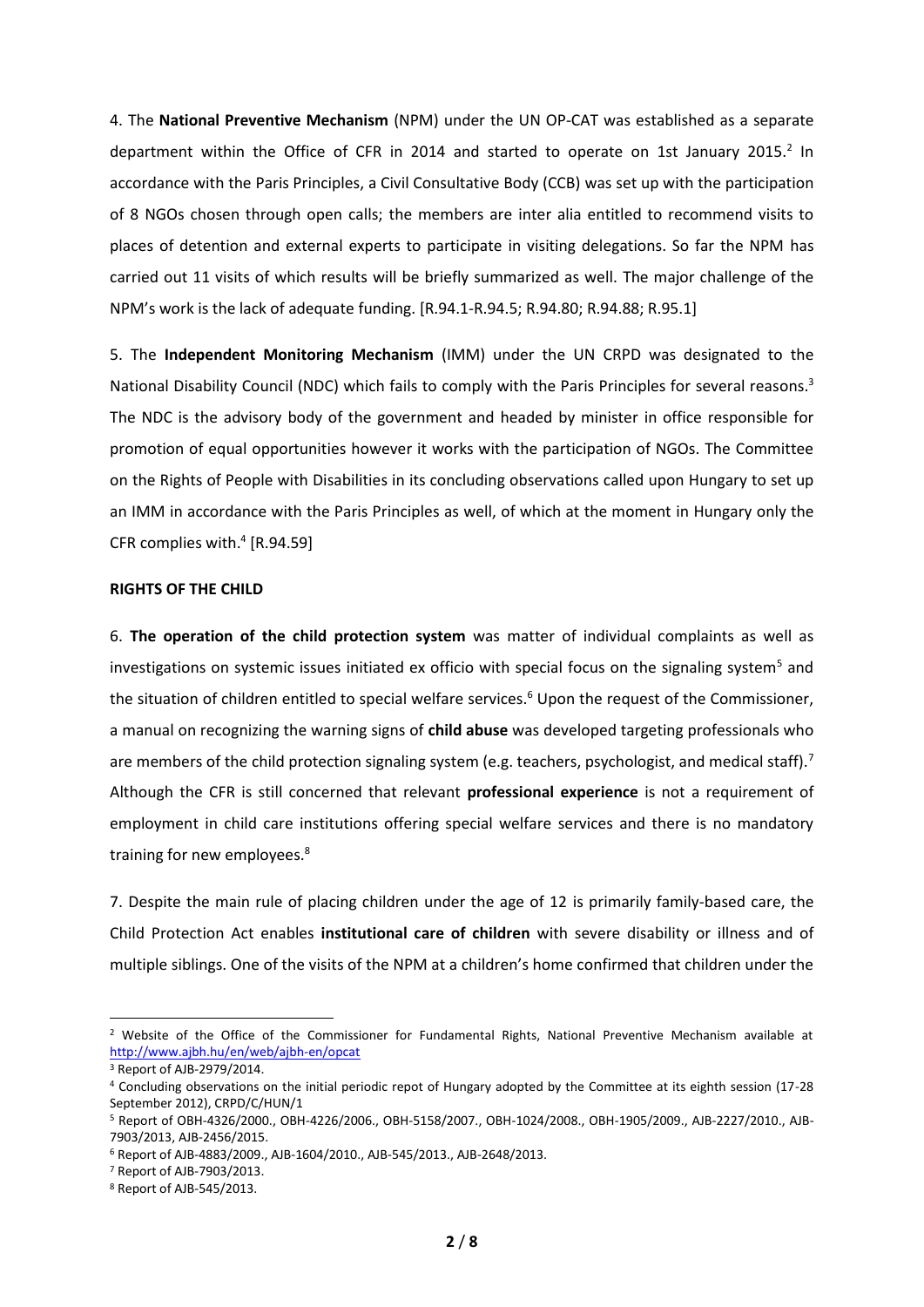age of 3 are still frequently placed in institutions because of these "specific needs".<sup>9</sup> Another concern is that there is no strategy against the **sexual exploitation of children and child prostitution**, children's homes often lack of adequate solutions when facing prostitution or sexual exploitation cases.

8. In relation to realization of the right to education the Commissioner found that the quality and quantity of **school meal** was not satisfying and often special dietary needs were not taken into account,<sup>10</sup> furthermore, he drew attention to the weight of school bags (result of the high number of mandatory books) and related health risks and problems.<sup>11</sup> **The shortage of child and adolescent psychiatrist** is another issue which jeopardizes the provision of services.<sup>12</sup> Furthermore, **the human rights education** of children is part of the formal curriculum but in practice children rights are not discussed in details.<sup>13</sup>

9. The Commissioner raised concerns in the field of **child friendly justice**, too. He found that the relevant provisions of the **Misdemeanor Act<sup>14</sup>** which enable the use of detention as a sanction in juvenile's cases are not in accordance with the UN CRC.<sup>15</sup> During an NPM visit it was observed that in a **juvenile penitentiary institution** the inter-prisoner sexual and physical violence is occurring frequently.<sup>16</sup> [R.94.77; R.94.87]

#### **PEOPLE WITH DISABILITIES**

10. The report about **access to public services** of people using assistance dogs revealed the shortcomings of the relevant legislation and its implementation such as the restrictive definition of assistance dogs to guide dogs and the barriers hindering full access to public services despite all the efforts taken by the relevant authorities.<sup>17</sup> Outcomes of the investigation on access to public **transport** was quite similar: the Commissioner welcomed the measures already implemented by

<sup>9</sup> Report of AJB-373/2015. on NPM Visit to the Reménysugár ("Ray of Hope") Children's Home of Debrecen. See Summary at [http://www.ajbh.hu/documents/14315/2445792/Remenysugar\\_Gyermekotthon\\_jelentes\\_osszefoglalo\\_EN\\_VEGLEGES.pdf/](http://www.ajbh.hu/documents/14315/2445792/Remenysugar_Gyermekotthon_jelentes_osszefoglalo_EN_VEGLEGES.pdf/0bdc091e-1d3f-45b5-b720-093c4908a8aa) [0bdc091e-1d3f-45b5-b720-093c4908a8aa](http://www.ajbh.hu/documents/14315/2445792/Remenysugar_Gyermekotthon_jelentes_osszefoglalo_EN_VEGLEGES.pdf/0bdc091e-1d3f-45b5-b720-093c4908a8aa)

<sup>10</sup> Report of AJB-560/2011.

<sup>11</sup> Report of AJB-691/2013.

<sup>12</sup> Report of AJB-1298/2011.

<sup>13</sup> Report of AJB-1199/2013.

<sup>14</sup> Act of II of 2012 on Misdemeanor Act

<sup>15</sup> Report of AJB-3298/2012.

<sup>16</sup> Report of AJB-1423/2015. on NPM Visit to the Juvenile Penitentiary Institution of Tököl (March 24-25, 2015), [http://www.ajbh.hu/documents/14315/2445792/1423-T\\_%C3%B6sszegz%C3%A9s+EN.pdf/032be1a8-5a14-4a83-a10b](http://www.ajbh.hu/documents/14315/2445792/1423-T_%C3%B6sszegz%C3%A9s+EN.pdf/032be1a8-5a14-4a83-a10b-cc0de4b96a03)[cc0de4b96a03](http://www.ajbh.hu/documents/14315/2445792/1423-T_%C3%B6sszegz%C3%A9s+EN.pdf/032be1a8-5a14-4a83-a10b-cc0de4b96a03)

<sup>17</sup> Report of AJB-2663/2013.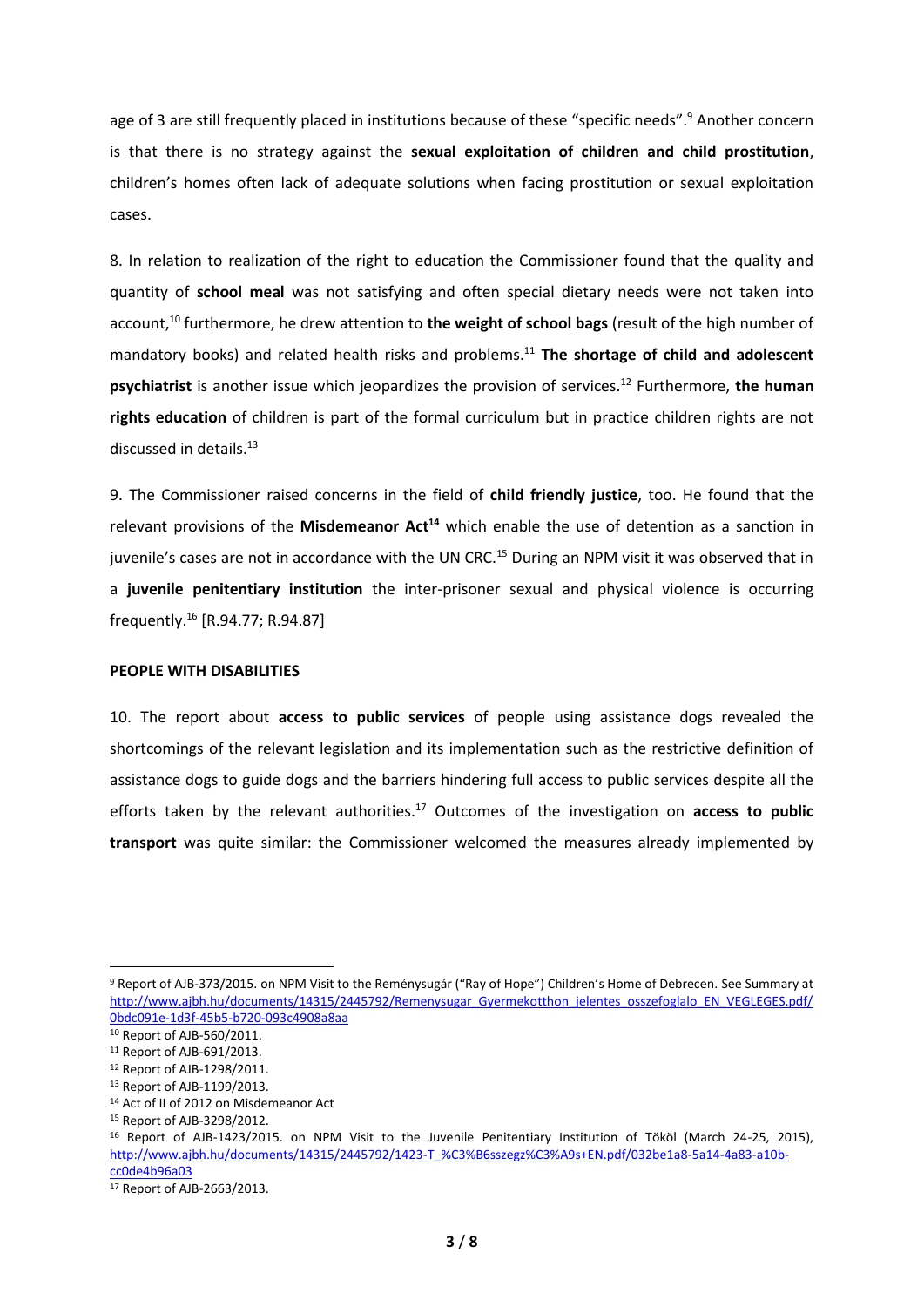Center for Budapest Transport however found that further steps are needed in order to broaden accessibility and effective use of public transport.<sup>18</sup>

11. The issue of **access to banking services** offered by private financial institutions was raised quite a few times before and after the relevant decision of the Committee on the Rights of Persons with Disabilities.<sup>19</sup> The Commissioner has recently stated that a non-binding recommendation made by the public monitoring body of financial institutions and a comprehensive plan of the Ministry of Human Resources is rather considered preparation than implementation. The training activities organized for employees is definitely a step ahead, however appropriate legislation is still needed.<sup>20</sup>

12. The visit of the NPM confirmed that the **placement of persons with intellectual disabilities or mental health problems in institutions** is still an accepted practice, no efforts are being made to reduce the number of inmates, facilitate their return to the community and develop communitybased services instead. Children of the inmates are not accepted, the use of contraception is almost a "must" in the institution. $21$ 

13. However the legal definition of people with disabilities was modified on the recommendation of the CFR in order to comply with UN CRPD – among others to include people with psychosocial disabilities-,<sup>22</sup> there is still some shortcomings in this field. Neither the legislative tools nor the everyday practice meet the requirements of the Convention concerning the definition of **persons with psychosocial disabilities** and the **involuntary placement in psychiatric institutions due to psychosocial disability**. The visit of the NPM at a closed psychiatric ward has shown that the number of personnel is low and the **patients' right to complain** is compromised by the fact that the patients' rights representative does not visit the closed ward and patients are not allowed to visit the consulting hours.<sup>23</sup> [R.94.30]

#### **VULNERABLE GROUPS**

14. **Rights of elderly people** is given a priority within the mandate of the Commissioner, accordingly several investigations are focused on the situation of **residential homes of older persons** (both public and private ones). These institutions are usually the last residence of elders but still face quite a lot of

1

<sup>22</sup> Report of AJB-1152/2012.

<sup>18</sup> Report of AJB-1971/2014.

<sup>19</sup> Nyusti & Takacs v. Hungary (Communication No. 1/2010, CRPD/C/9/D/1/2010)

<sup>20</sup> Report of AJB-2979/2014. and see the press release of the CFR on 24/04/2015 at [http://www.ajbh.hu/kozlemenyek/-](http://www.ajbh.hu/kozlemenyek/-/content/10180/2/az-ajanlas-meg-nem-megvalositas-az-ombudsman-a-latasserult-emberek-bankautomata-hasznalatarol?p_p_auth=Elho3wBo) [/content/10180/2/az-ajanlas-meg-nem-megvalositas-az-ombudsman-a-latasserult-emberek-bankautomata](http://www.ajbh.hu/kozlemenyek/-/content/10180/2/az-ajanlas-meg-nem-megvalositas-az-ombudsman-a-latasserult-emberek-bankautomata-hasznalatarol?p_p_auth=Elho3wBo)[hasznalatarol?p\\_p\\_auth=Elho3wBo](http://www.ajbh.hu/kozlemenyek/-/content/10180/2/az-ajanlas-meg-nem-megvalositas-az-ombudsman-a-latasserult-emberek-bankautomata-hasznalatarol?p_p_auth=Elho3wBo)

<sup>&</sup>lt;sup>21</sup> Report of AJB-371/2015. on OPCAT Visit to the Therapeutic House of Debrecen, Summary available at [http://www.ajbh.hu/documents/14315/2445792/Debreceni+Terápiás+Ház+jelentés+összefoglaló-](http://www.ajbh.hu/documents/14315/2445792/Debreceni+Terápiás+Ház+jelentés+összefoglaló-GS_eng_GS_clear.pdf/b0fc7282-832f-4ea6-a521-3da11768cc79)[GS\\_eng\\_GS\\_clear.pdf/b0fc7282-832f-4ea6-a521-3da11768cc79](http://www.ajbh.hu/documents/14315/2445792/Debreceni+Terápiás+Ház+jelentés+összefoglaló-GS_eng_GS_clear.pdf/b0fc7282-832f-4ea6-a521-3da11768cc79)

<sup>23</sup> Report of AJB-371/2015.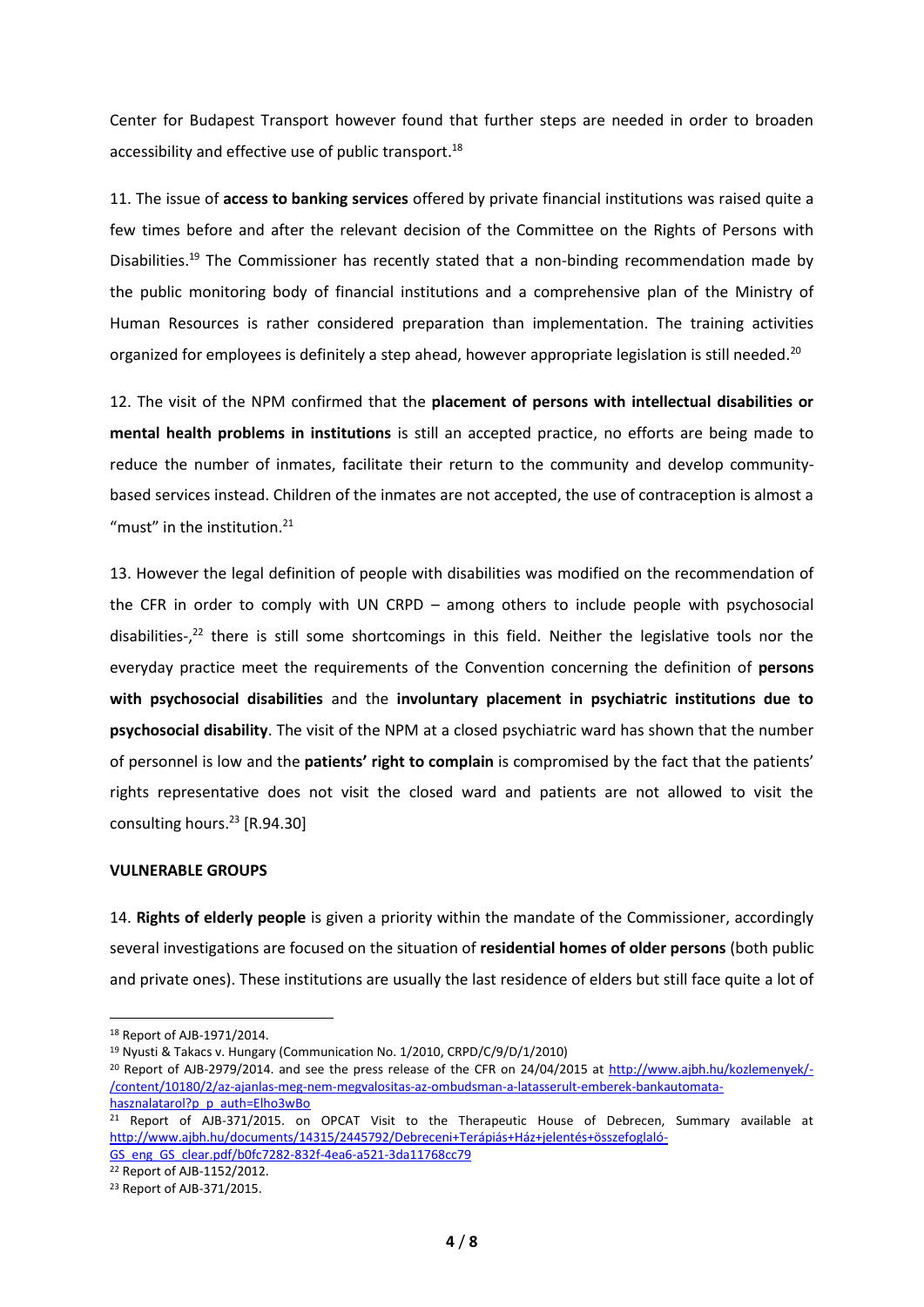difficulties on daily basis. It is challenging to run a multilevel residential home – many times with more than 100 habitants - in a contradictious legal environment which often causes misunderstanding of the institutional functions while the lack of adequate funding is an everyday issue. In 2013, the CFR recommended the minister in charge to review the legal requirements for special nursing work conducted in these residential institutions (such as the need of special institutional permission) and to provide continuous and adequate financial resources.<sup>24</sup>

15. Since 2011, the Commissioner has monitored the implementation of **the rights of homeless people** every year. In 2014, issues were raised concerning the management of the homeless registry as well as the uncertainties found in the legal and financial background of social services.<sup>25</sup> However the social service system had been refined based on the Commissioner's recommendations, the elaboration of a comprehensive reform is still under progress.

16. The CFR challenged **the legislation criminalizing homelessness** on several occasion. In 2012, the new Misdemeanor Act qualified the habitual use of public space committed repeatedly as a misdemeanor punishable by fine or detention, while the Act on Local Governments<sup>26</sup> gave authorization for local governments to define any kind of "unsocial behavior" in a local decree punishable by fine. The Commissioner initiated a review at the Constitutional Court with success, $^{27}$ both of the provisions had been annulled but ultimately the new legislation (both of the laws) reintroduced the matter in a slightly different manner.

17. The CFR filed two petitions to the Constitutional Court concerning **equal rights of LGBTQI people**. First, he initiated the review of a provision of the **Family Protection Act<sup>28</sup>** defining the **concept of family**, <sup>29</sup> which recognized only marriage as a basis of the family, therefore excluded the 'marriagelike' partnership relations of same-sex couples (which cannot be considered marriage according to the Fundamental Law). Eventually the Constitutional Court annulled the challenged provisions.<sup>30</sup> In the second petition – which is still pending - the Commissioner stressed that it infringes the equal dignity of sexual minorities that the **new Civil Code<sup>31</sup>** has left out registered partnerships from the definition of both **"close relatives"** and **"relatives"**. 32

<sup>24</sup> Report of AJB-537/2013.

<sup>25</sup> Report of AJB-518/2014.

<sup>26</sup> Act of CLXXXIX of 2011 on Local Governments

<sup>&</sup>lt;sup>27</sup> Decision of the Constitutional Court No. 38/2012. (XI. 14.)

<sup>28</sup> Act of CCXI of 2011 on the Protection of Families

<sup>29</sup> Report of AJB-1041/2012. and AJB-4159/2012.

<sup>30</sup> Decision of the Constitutional Court No. 43/2012. (XII.20.)

<sup>&</sup>lt;sup>31</sup> Act of V of 2013 on Civil Code

<sup>32</sup> Report of AJB-1812/2013.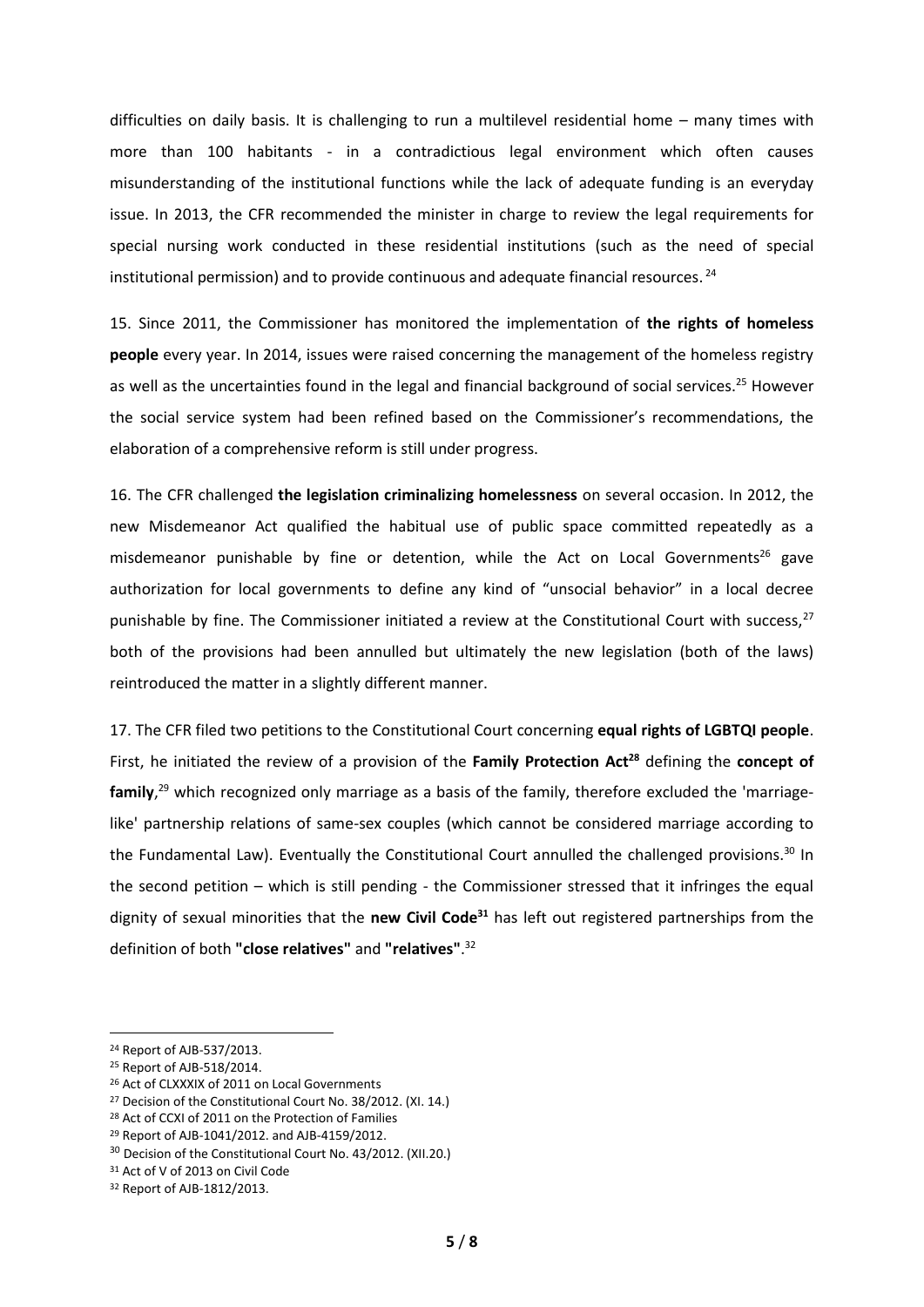18. The protection of **rights of refugees and asylum seekers** fall within the mandate of the CFR as well. The **asylum detention** was introduced in July 2013<sup>33</sup> and could be ordered only on grounds defined by law in order to secure the course of the procedure as well as the execution of the Dublin III Regulation. **Families with minors** can only be placed in asylum detention as a measure of last resort. The maximum period of detention is 6 months, in case of families is 30 days.<sup>34</sup> [R.95.25]

19. Having considered that half of Hungary's **asylum detention** capacities<sup>35</sup> can be found in the Closed Asylum Centre of Debrecen and that the **detention of single women and families with small children** has also to be implemented in this facility, the NPM paid their first visit in this institution. Based on the results of the investigation, the Commissioner initiated the amendment of the relevant law in order to improve the treatment of detainees with consideration to the special needs of families and children and requested the competent authorities to take all the appropriate measures<sup>36</sup>. Since publishing the report there are no families in asylum detention.  $[R.94.112-$ R.94.113]

20. Asylum detention does not apply in the case of **unaccompanied minors** (UAM).<sup>37</sup> When a UAM is apprehended by the police, the preliminary age assessment is conducted through a physical examination by police doctors, only in cases of doubt an additional X-ray examination is performed. If he or she is identified as a minor, the police procedure is suspended and a guardian is appointed, especially because UAMs under the age of 14 are not able to file an application for international protection on their own. Since the maximum limit is 8 hours to keep the UAM at the police station, priority is given to their transport special facilities for reception, which a designated child care facility thanks to one of the previous recommendations of the Commissioner.<sup>38</sup>

### **MINORITY PROTECTION**

21. Out of the thirteen national minorities enjoying special minority rights under Hungarian law the members of the Roma community are the most likely to fall victims of human rights violations. Disadvantageous social situation of **Roma** is aggravated by **discrimination** especially in the field of education, health, employment, housing and access to services, while Roma women are facing

<sup>&</sup>lt;sup>33</sup> Act of LXXX of 2007 on Asylum

<sup>34</sup> Ibid.

<sup>35</sup> At the time of the visit, three such facilities were in the country (in Békéscsaba, Debrecen and Nyírbátor) with a total capacity of 381.

<sup>36</sup> Report in of AJB-366/2015. on Debrecen Guarded Refugee Reception Centre available at [http://www.ajbh.hu/documents/14315/1887891/Report+on+monitoring+the+Debrecen+Guarded+Refugee+Reception+Ce](http://www.ajbh.hu/documents/14315/1887891/Report+on+monitoring+the+Debrecen+Guarded+Refugee+Reception+Centre++366_2015.pdf/4a45943e-f0f6-42d6-acc5-21d050e81f2f) [ntre++366\\_2015.pdf/4a45943e-f0f6-42d6-acc5-21d050e81f2f](http://www.ajbh.hu/documents/14315/1887891/Report+on+monitoring+the+Debrecen+Guarded+Refugee+Reception+Centre++366_2015.pdf/4a45943e-f0f6-42d6-acc5-21d050e81f2f)

<sup>&</sup>lt;sup>37</sup> Act on Asylum

<sup>38</sup> Report of AJB-733/2012. available at

[http://www.wp.kigyk.hu/wp-content/uploads/2012/11/alapveto\\_jogok\\_biztosanak\\_jelentese\\_eng.pdf](http://www.wp.kigyk.hu/wp-content/uploads/2012/11/alapveto_jogok_biztosanak_jelentese_eng.pdf)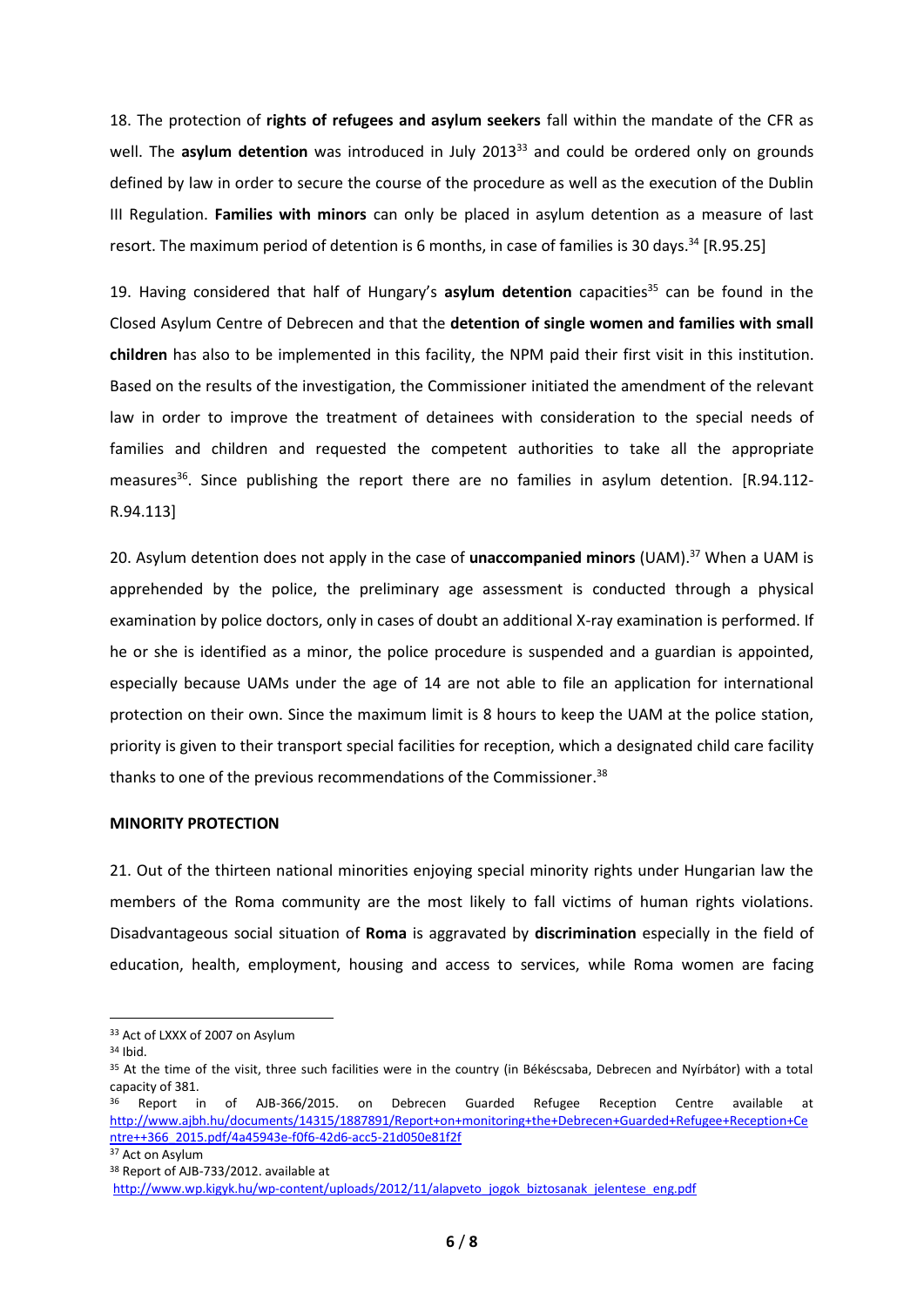multiple discrimination. As it was stressed before, the collection of disaggregated data – among others - by ethnicity would be essential to tackle discrimination<sup>39</sup>. [R.94.8; R.94.40-R.95.51; R.94.101-R.94.103]

22. However **segregation in education** is prohibited by law, in practice the segregation of Roma students is widespread. As it was discovered by the Commissioner, segregation in most of the cases is the consequence of different direct<sup>40</sup> and indirect discriminatory<sup>41</sup> practices against Roma students, but at the same time Roma minority education may also lead into segregation<sup>42</sup> or malpractice<sup>43</sup>. The latest human rights concern is the amendment of National Public Education Act in such a way that it gives authorization for the government to set up criteria for exemption from the prohibition of segregation in case of minority and religious education in form of a government decree.<sup>44</sup> [R.94.93; R.94.94-R.94.97]

23. In the field of **employment** the Commissioner found that Roma is increasingly engaged in public work programs which actually fail to improve the employment prospects of participants<sup>45</sup> and often does not meet fully with the requirements of labor law (e.g. minimum wage is not provided to the public workers) therefore create discriminatory settings again<sup>46</sup>. [R.94.99]

24. The Commissioner in recently published report on **control activities of the authorities** of Miskolc and **the right to housing** of Roma people has found that the authorities' often raid-like, joint and mass official control activities conducted in the segregated living areas are incompatible with the principle of the rule of law and the requirement of legal certainty.<sup>47</sup> It was further mentioned that the number of flats in social housing schemes with appropriate living conditions is decreasing, while the rate of evictions of disadvantaged families is increasing. The disadvantaged social and housing situations also affect the general health conditions of the poor, furthermore geographical disadvantages may constitute barriers to access to health care and other services.<sup>48</sup> The right to care

**.** 

<sup>&</sup>lt;sup>39</sup> Hungary has received several recommendations from international organizations for ethnic data collection. In November 2009, Data Protection and Minorities Ombudsmen published a joint report in order to clarify the regulations regarding the collection and processing of data on ethnicity. At the same time in our reports many time have been suggested to elaborate data system on segregation (segregation map) in sphere of public education.

<sup>40</sup> Report of No. 5572/2007., 1541/2008., 1542/2008., 1543/2008., 1544/2008., 1545/2008., a 1552/2008., and 1553/2008, No. NEK-356/2011., NEK-425/2011., NEK-476/2011., NEK-356/2011., NEK-1022/2010.

<sup>41</sup> Report of NEK-356/2011., NEK-425/2011., NEK-476/2011 in cases of placement of Roma student diagnosed with mental disability.

<sup>42</sup> Report of AJB-6010/2014., AJB-3894/2012.

<sup>43</sup> Report of NEK-368/2010., NEK-411/2011.

<sup>44</sup> Report of AJB-6010/2014.

<sup>45</sup> Report of AJB-5317/2012.

<sup>46</sup> Report of AJB-3025/2012.

<sup>47</sup> Report of AJB-1474/2014.

<sup>48</sup> Report of AJB-2050/2013.